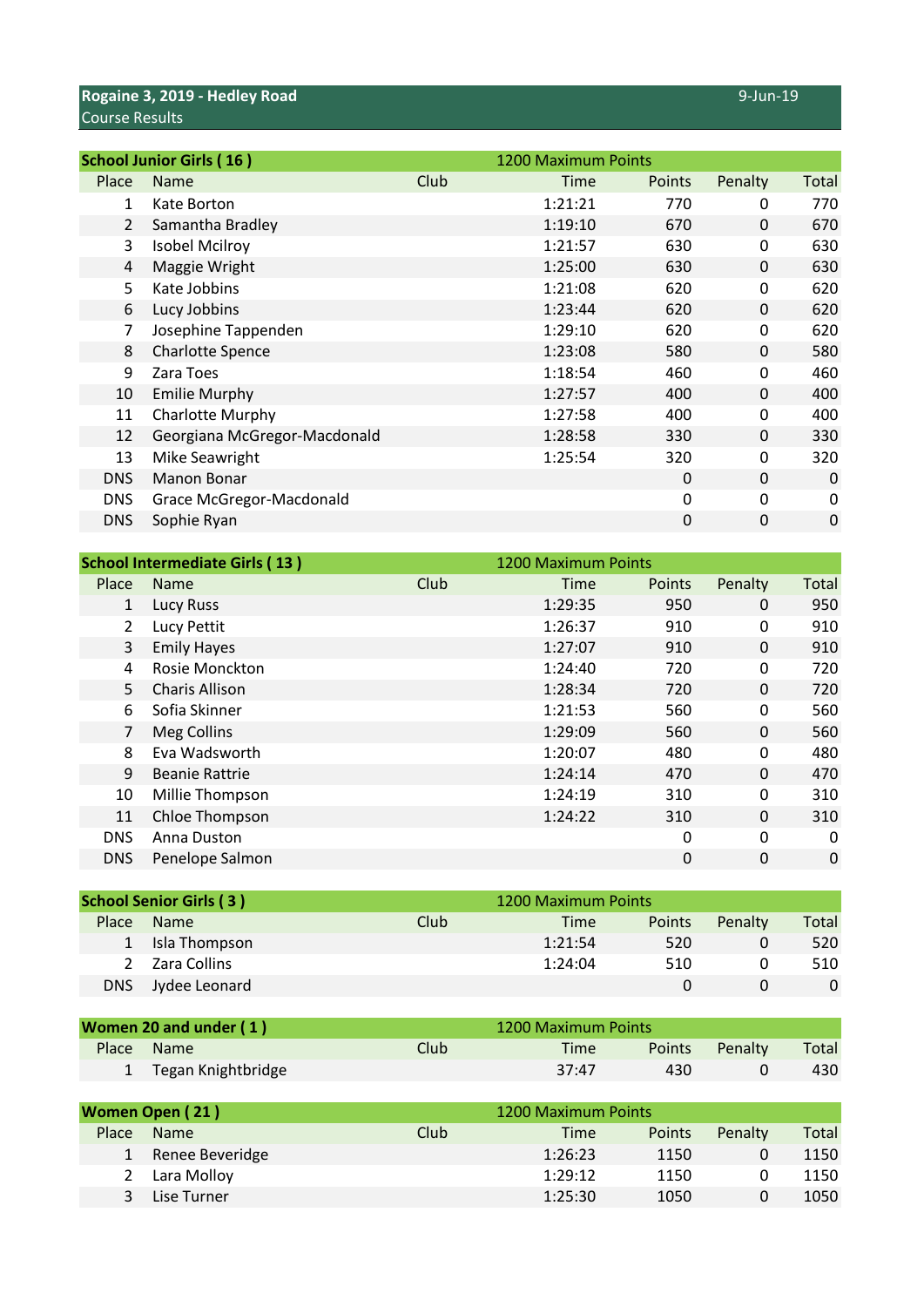| 4              | Jula Mcmillan           | 1:19:44 | 970          | $\mathbf{0}$ | 970 |
|----------------|-------------------------|---------|--------------|--------------|-----|
| 5              | Adriana Plotzerova      | 1:25:32 | 950          | $\Omega$     | 950 |
| 6              | Helayna Ogden           | 1:30:11 | 940          | $-20$        | 920 |
| $\overline{7}$ | Karin Meaclem           | 1:23:40 | 820          | $\Omega$     | 820 |
| 8              | Rebecca Cooper-Bullock  | 1:23:42 | 820          | 0            | 820 |
| 9              | Heidi Stolberger        | 1:23:44 | 770          | $\Omega$     | 770 |
| 10             | Megan Wood              | 1:22:46 | 720          | $\mathbf{0}$ | 720 |
| 11             | Sian Johnson            | 1:21:48 | 610          | $\Omega$     | 610 |
| 12             | Aimee Cooper            | 1:23:16 | 610          | 0            | 610 |
| 13             | Alice Green             | 1:25:48 | 520          | 0            | 520 |
| 14             | Kylie McGillivray-Brown | 1:27:45 | 390          | 0            | 390 |
| 15             | Naomi Wright            | 1:24:48 | 290          | $\Omega$     | 290 |
| 16             | Miao Cao                | 1:37:04 | 200          | $-160$       | 40  |
| <b>DNF</b>     | Yolanda Van Vugt        |         | 440          | $\Omega$     | 440 |
| <b>DNS</b>     | Kayla Fairbairn         |         | 0            | 0            | 0   |
| <b>DNS</b>     | Kim Fraser              |         | $\mathbf{0}$ | $\Omega$     | 0   |
| <b>DNS</b>     | Anna Sephton            |         | 0            | $\mathbf{0}$ | 0   |
| <b>DNS</b>     | Amber Wakefield         |         | 0            | 0            | 0   |

|                | Women 40 and over (25)   |      | 1200 Maximum Points |        |             |              |
|----------------|--------------------------|------|---------------------|--------|-------------|--------------|
| Place          | <b>Name</b>              | Club | Time                | Points | Penalty     | Total        |
| $\mathbf{1}$   | Justine Edwards          |      | 1:25:56             | 970    | $\Omega$    | 970          |
| 2              | <b>Madeleine Collins</b> |      | 1:20:46             | 760    | 0           | 760          |
| 3              | Sharon Osman             |      | 1:19:55             | 730    | 0           | 730          |
| 4              | Cath Heppelthwaite       |      | 1:26:50             | 700    | 0           | 700          |
| 5              | Louise Borton            |      | 1:25:09             | 650    | $\mathbf 0$ | 650          |
| 6              | <b>Beth Spence</b>       |      | 1:23:09             | 580    | 0           | 580          |
| $\overline{7}$ | Jennifer Davis           |      | 1:22:41             | 540    | 0           | 540          |
| 8              | Catherine Brown          |      | 1:22:47             | 540    | 0           | 540          |
| 8              | Victoria Day             |      | 1:22:47             | 540    | $\mathbf 0$ | 540          |
| 10             | <b>Alison Carswell</b>   |      | 1:28:41             | 530    | 0           | 530          |
| 11             | Vic Thorpe               |      | 1:27:15             | 520    | 0           | 520          |
| 12             | Sandra Howell            |      | 1:21:15             | 430    | 0           | 430          |
| 13             | Phaedra Cadness          |      | 1:21:19             | 390    | 0           | 390          |
| 14             | Michelle Tolley          |      | 1:21:52             | 390    | 0           | 390          |
| 15             | Jo Barriball             |      | 1:21:59             | 390    | 0           | 390          |
| 16             | Emma Le Grice            |      | 1:22:05             | 390    | 0           | 390          |
| 17             | Sarah Gault              |      | 1:28:17             | 370    | 0           | 370          |
| 18             | Priscilla Steel          |      | 1:28:18             | 320    | 0           | 320          |
| 19             | Anna Bray                |      | 1:28:26             | 320    | 0           | 320          |
| 20             | Philippa Colyer          |      | 1:21:19             | 310    | 0           | 310          |
| 21             | Jahndrina Almitra        |      | 1:27:47             | 300    | 0           | 300          |
| <b>DNS</b>     | Kylie Darby-Smith        |      |                     | 0      | 0           | $\mathbf{0}$ |
| <b>DNS</b>     | Suzie England-Hall       |      |                     | 0      | $\Omega$    | $\pmb{0}$    |
| <b>DNS</b>     | Laura Peri               |      |                     | 0      | 0           | 0            |
| <b>DNS</b>     | Vanessa Tappenden        |      |                     | 0      | 0           | $\mathbf 0$  |

|       | Women 50 and over (14) |      | 1200 Maximum Points |        |         |       |
|-------|------------------------|------|---------------------|--------|---------|-------|
| Place | <b>Name</b>            | Club | Time                | Points | Penalty | Total |
|       | Marquita Gelderman     |      | 1:22:22             | 1050   |         | 1050  |
| 2     | <b>Mandy Pettit</b>    |      | 1:26:59             | 860    |         | 860   |
| 3     | Lyn Stanton            |      | 1:22:15             | 800    |         | 800   |
|       | Lesley Newland         |      | 1:26:21             | 780    |         | 780   |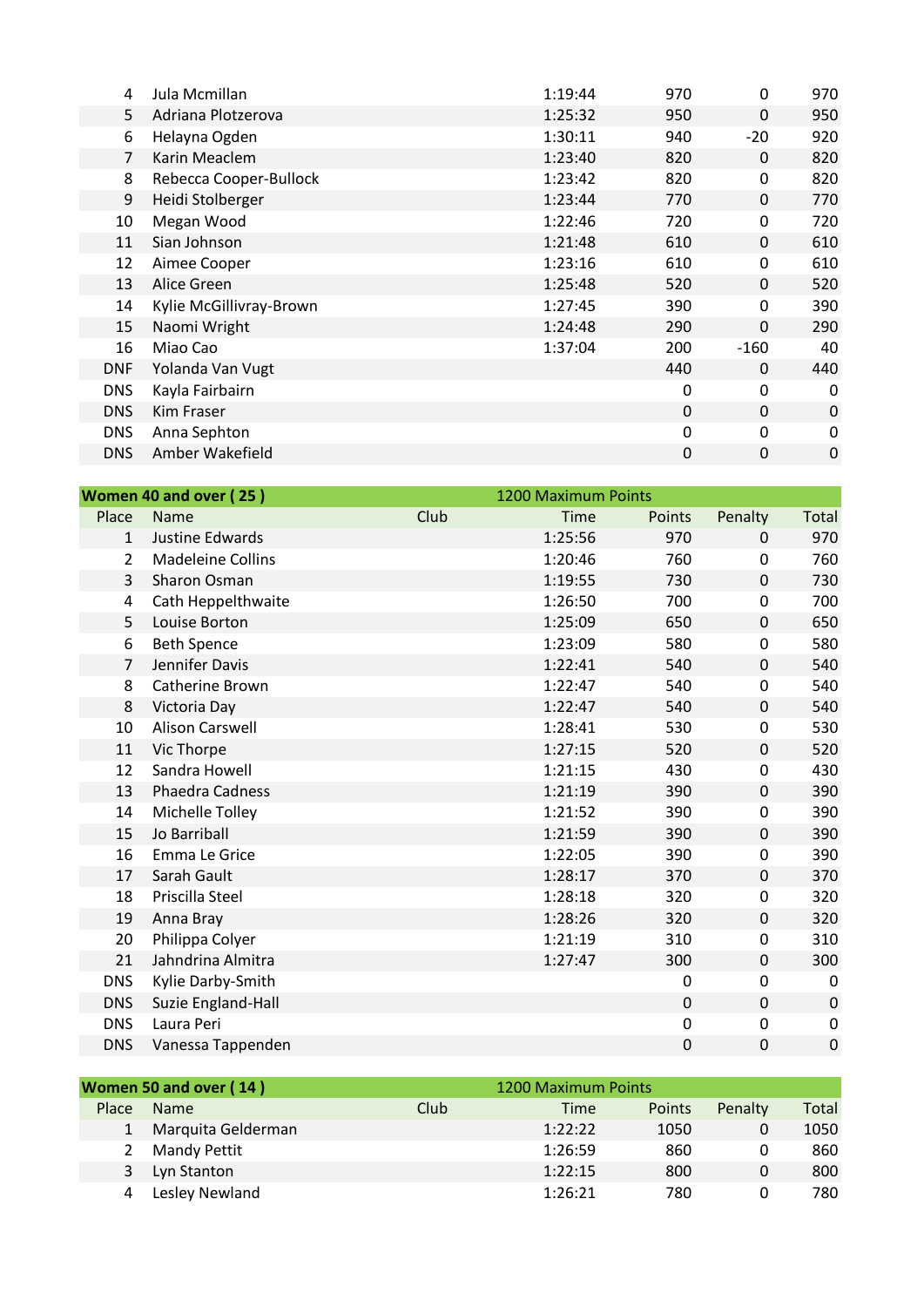| 5          | Mary Wadsworth       | 1:25:49 | 660 | 0 | 660 |
|------------|----------------------|---------|-----|---|-----|
| 6          | Kaye Griffiths       | 1:24:21 | 570 | 0 | 570 |
| 7          | Megan Officer        | 1:26:57 | 470 | 0 | 470 |
| 8          | Karen Woods          | 1:28:57 | 470 | 0 | 470 |
| 9          | Sue Toppin           | 1:23:26 | 450 | 0 | 450 |
| 10         | Tania Pita           | 1:28:29 | 410 | 0 | 410 |
| 11         | <b>Bronwyn Rosie</b> | 1:26:14 | 300 | 0 | 300 |
| 12         | Annemarie Hogenbirk  | 1:06:05 | 280 | 0 | 280 |
| 13         | Fiona de L'Isle      | 1:21:27 | 220 | 0 | 220 |
| <b>DNS</b> | Brigitta Bonar       |         | 0   | 0 | 0   |
|            |                      |         |     |   |     |

| Women 60 and over (7) |                 |      | 1200 Maximum Points |        |         |       |
|-----------------------|-----------------|------|---------------------|--------|---------|-------|
| Place                 | <b>Name</b>     | Club | Time                | Points | Penalty | Total |
|                       | Phillippa Poole |      | 1:26:33             | 840    | 0       | 840   |
|                       | Lisa Mead       |      | 1:27:44             | 720    | 0       | 720   |
| 3                     | Joanna Stewart  |      | 1:21:47             | 480    | 0       | 480   |
| 4                     | Mary Moen       |      | 1:27:18             | 470    | 0       | 470   |
|                       | Helen Bolt      |      | 1:28:36             | 420    | 0       | 420   |
| 6                     | Yett Gelderman  |      | 1:13:15             | 280    | 0       | 280   |
|                       | Glen Middleton  |      | 1:19:33             | 280    | 0       | 280   |

|            | <b>School Junior Boys (8)</b> |      | 1200 Maximum Points |               |         |          |
|------------|-------------------------------|------|---------------------|---------------|---------|----------|
| Place      | <b>Name</b>                   | Club | Time                | <b>Points</b> | Penalty | Total    |
|            | Daniel Wood                   |      | 1:24:41             | 1060          | 0       | 1060     |
|            | Matthew Greenwood             |      | 1:17:04             | 1000          | 0       | 1000     |
|            | Ethan Johnston                |      | 1:21:37             | 590           | 0       | 590      |
| 4          | <b>Blake McKinnon</b>         |      | 1:28:59             | 580           | 0       | 580      |
| 5.         | Hudson England-Hall           |      | 1:26:08             | 440           | 0       | 440      |
| 6          | Dane Barriball                |      | 1:21:34             | 390           | 0       | 390      |
|            | Eli Matthews                  |      | 1:20:52             | 350           | 0       | 350      |
| <b>DNS</b> | Lewis Darby-Smith             |      |                     | 0             | 0       | $\Omega$ |

|                | <b>School Intermediate Biys (12)</b> |      |         | 1200 Maximum Points |          |              |
|----------------|--------------------------------------|------|---------|---------------------|----------|--------------|
| <b>Place</b>   | <b>Name</b>                          | Club | Time    | Points              | Penalty  | <b>Total</b> |
| 1              | Alex Jobbins                         |      | 1:27:39 | 1100                | $\Omega$ | 1100         |
| $\overline{2}$ | Campbell Syme                        |      | 1:19:35 | 1060                | 0        | 1060         |
| 3              | <b>Luke Farrand</b>                  |      | 1:23:35 | 1060                | $\Omega$ | 1060         |
| 4              | Seth Dean                            |      | 1:26:57 | 1060                | 0        | 1060         |
| 5.             | Hayden Williams                      |      | 1:26:18 | 1050                | $\Omega$ | 1050         |
| 6              | Nathan Borton                        |      | 1:19:36 | 910                 | 0        | 910          |
| $\overline{7}$ | George Wright                        |      | 1:23:52 | 870                 | $\Omega$ | 870          |
| 8              | Vitali Volkov                        |      | 1:18:17 | 860                 | 0        | 860          |
| 9              | Tom Appleyard                        |      | 1:18:43 | 860                 | 0        | 860          |
| 10             | <b>Rory Merrie</b>                   |      | 1:22:03 | 510                 | 0        | 510          |
| 11             | <b>Daniel Knowles</b>                |      | 1:20:42 | 440                 | $\Omega$ | 440          |
| <b>DNS</b>     | <b>Robert Christie</b>               |      |         | 0                   | 0        | 0            |

|       | <b>School Senior Boys (6)</b> |      | 1200 Maximum Points |               |         |       |
|-------|-------------------------------|------|---------------------|---------------|---------|-------|
| Place | <b>Name</b>                   | Club | Time                | <b>Points</b> | Penalty | Total |
|       | Liam Stolberger               |      | 1:21:16             | 1200          |         | 1200  |
| 2     | Mitchell Cooper               |      | 1:24:23             | 1150          |         | 1150  |
| 3     | Michael McCormack             |      | 1:21:00             | 1100          |         | 1100  |
|       | Louis Hewitson-Townley        |      | 1:24:42             | 1060          |         | 1060  |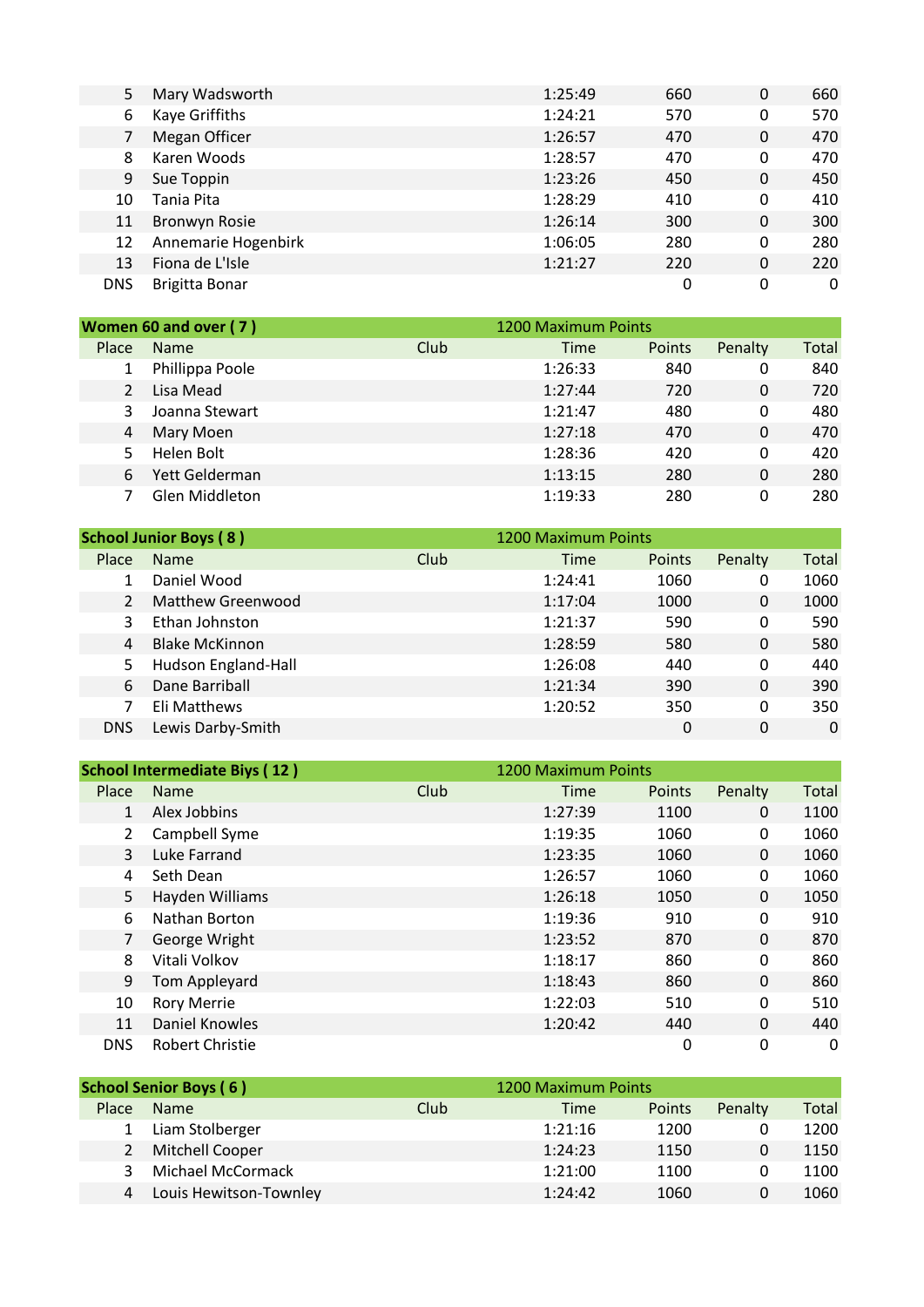| 5 Luc-Aime Meurillon     | 1:06:48 | 910 | 910 |
|--------------------------|---------|-----|-----|
| <b>DNS</b> Cameron Bonar |         |     |     |

| Men 20 and under (5)  |      |         |               |                     |       |
|-----------------------|------|---------|---------------|---------------------|-------|
| <b>Name</b>           | Club | Time    | <b>Points</b> | Penalty             | Total |
| Alex de Beer          |      | 1:20:47 | 1200          | 0                   | 1200  |
| Liam Thompson         |      | 1:24:10 | 1200          | 0                   | 1200  |
| Alex Monckton         |      | 1:36:36 | 1200          | $-140$              | 1060  |
| Jamie Hrstich         |      | 1:15:13 | 1050          | 0                   | 1050  |
| <b>Scott Carswell</b> |      | 1:21:54 | 1050          | 0                   | 1050  |
|                       |      |         |               | 1200 Maximum Points |       |

| Men Open (15)  |                          |      | 1200 Maximum Points |        |          |       |
|----------------|--------------------------|------|---------------------|--------|----------|-------|
| Place          | <b>Name</b>              | Club | Time                | Points | Penalty  | Total |
| 1              | <b>Tommy Hayes</b>       |      | 1:10:36             | 1200   | 0        | 1200  |
| $\mathfrak{D}$ | Cameron Tier             |      | 1:12:38             | 1200   | 0        | 1200  |
| 3              | Cameron de L'Isle        |      | 1:13:13             | 1200   | 0        | 1200  |
| 4              | Jonty Oram               |      | 1:15:38             | 1200   | 0        | 1200  |
| 5              | <b>Mitch Thomas</b>      |      | 1:28:21             | 1100   | $\Omega$ | 1100  |
| 6              | Johan Kvasnicka          |      | 1:29:07             | 1100   | 0        | 1100  |
| 7              | <b>Thomas Stolberger</b> |      | 1:12:42             | 1050   | $\Omega$ | 1050  |
| 8              | Rohan Lynham             |      | 1:24:16             | 1030   | 0        | 1030  |
| 9              | Jason Brown              |      | 1:31:35             | 970    | $-40$    | 930   |
| 10             | Matej Halouska           |      | 1:26:06             | 920    | 0        | 920   |
| 11             | Paul Mcphee              |      | 1:20:58             | 830    | $\Omega$ | 830   |
| 12             | <b>Brendan Coffey</b>    |      | 1:23:25             | 810    | 0        | 810   |
| 13             | Tom Hunt                 |      | 1:21:29             | 730    | $\Omega$ | 730   |
| 14             | Kunal Kumar              |      | 1:26:49             | 700    | 0        | 700   |
| 15             | Paul Dirou               |      | 1:24:12             | 390    | 0        | 390   |

|               | <b>Men 40 and over (15)</b> |      | 1200 Maximum Points |        |          |             |
|---------------|-----------------------------|------|---------------------|--------|----------|-------------|
| Place         | <b>Name</b>                 | Club | Time                | Points | Penalty  | Total       |
| $\mathbf{1}$  | <b>Nick Harris</b>          |      | 1:19:50             | 1150   | $\Omega$ | 1150        |
| $\mathcal{L}$ | Stuart Lynch                |      | 1:22:31             | 1150   | 0        | 1150        |
| 3             | Adam Barker                 |      | 1:25:15             | 990    | 0        | 990         |
| 4             | Neill McGowan               |      | 1:25:33             | 940    | 0        | 940         |
| 5             | <b>Adrian Pike</b>          |      | 1:28:00             | 840    | 0        | 840         |
| 6             | Glen Maria                  |      | 1:27:32             | 820    | 0        | 820         |
|               | Vaughan Taylor              |      | 1:27:05             | 810    | $\Omega$ | 810         |
| 8             | <b>Neil Allison</b>         |      | 1:28:24             | 750    | 0        | 750         |
| 9             | Nick Holden                 |      | 1:27:20             | 720    | $\Omega$ | 720         |
| 10            | Duane Francis               |      | 1:27:12             | 700    | 0        | 700         |
| 11            | Karl Farrand                |      | 1:29:53             | 680    | $\Omega$ | 680         |
| 12            | Shane Bradley               |      | 1:19:13             | 670    | 0        | 670         |
| 13            | <b>Steve England-Hall</b>   |      | 1:26:43             | 440    | $\Omega$ | 440         |
| 14            | <b>Robert Sutherland</b>    |      | 1:28:55             | 220    | 0        | 220         |
| <b>DNS</b>    | Alister Ryan                |      |                     | 0      | 0        | $\mathbf 0$ |

|       | <b>Men 50 and over (26)</b> |      | 1200 Maximum Points |        |         |       |
|-------|-----------------------------|------|---------------------|--------|---------|-------|
| Place | <b>Name</b>                 | Club | Time                | Points | Penalty | Total |
|       | Jeff Greenwood              |      | 1:23:48             | 1150   |         | 1150  |
|       | Mark Lawson                 |      | 1:28:41             | 1100   |         | 1100  |
| 3     | Guy Cory-Wright             |      | 1:25:04             | 1090   |         | 1090  |
|       | Dave Crofts                 |      | 1:18:14             | 1020   |         | 1020  |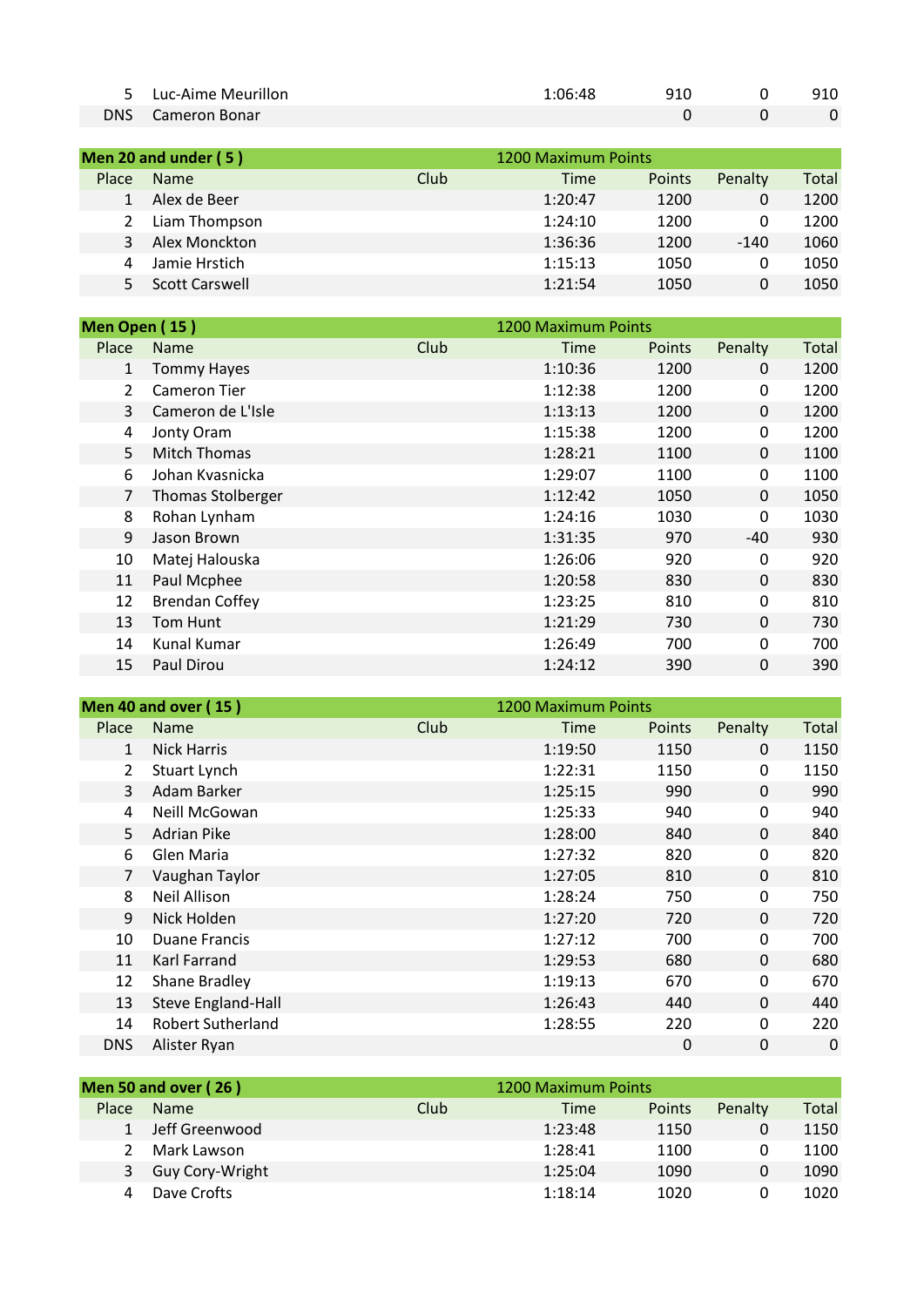| 5              | Andrew de L'Isle       | 1:27:28 | 950 | 0        | 950         |
|----------------|------------------------|---------|-----|----------|-------------|
| 6              | Paul Ireland           | 1:12:03 | 940 | 0        | 940         |
| $\overline{7}$ | <b>Marcus Graney</b>   | 1:18:53 | 920 | 0        | 920         |
| 8              | Mark Frater            | 1:23:02 | 920 | 0        | 920         |
| 9              | <b>Russell Syme</b>    | 1:12:46 | 910 | $\Omega$ | 910         |
| 10             | <b>Richard Everitt</b> | 1:23:56 | 860 | 0        | 860         |
| 11             | <b>Owen Means</b>      | 1:24:56 | 860 | 0        | 860         |
| 12             | <b>Neil Russ</b>       | 1:27:02 | 860 | 0        | 860         |
| 13             | <b>Richard Mercer</b>  | 1:17:26 | 830 | 0        | 830         |
| 14             | Tony D Cooper          | 1:26:35 | 820 | 0        | 820         |
| 15             | Leo McCormack          | 1:29:12 | 810 | 0        | 810         |
| 16             | <b>Trevor Carswell</b> | 1:22:15 | 790 | 0        | 790         |
| 17             | <b>Matt Crozier</b>    | 1:27:22 | 790 | $\Omega$ | 790         |
| 18             | Jonathan Wood          | 1:22:43 | 720 | 0        | 720         |
| 19             | Robert Vanstam         | 1:18:52 | 640 | 0        | 640         |
| 20             | Jan Knoester           | 1:25:19 | 600 | 0        | 600         |
| 21             | Martin Wright          | 1:27:38 | 570 | $\Omega$ | 570         |
| 22             | Jan Jager              | 1:28:44 | 560 | 0        | 560         |
| 23             | <b>Arend Merrie</b>    | 1:22:05 | 510 | 0        | 510         |
| 24             | Andrew Murphy          | 1:28:42 | 400 | 0        | 400         |
| <b>DNS</b>     | James Christie         |         | 0   | 0        | 0           |
| <b>DNS</b>     | David Sinclair         |         | 0   | 0        | $\mathbf 0$ |
|                |                        |         |     |          |             |

|               | <b>Men 60 and over (15)</b> |      | 1200 Maximum Points |               |          |       |
|---------------|-----------------------------|------|---------------------|---------------|----------|-------|
| <b>Place</b>  | <b>Name</b>                 | Club | Time                | <b>Points</b> | Penalty  | Total |
| $\mathbf{1}$  | Geoff Mead                  |      | 1:27:42             | 1050          | 0        | 1050  |
| $\mathcal{L}$ | Martin Crosby               |      | 1:28:22             | 1030          | 0        | 1030  |
| 3             | <b>Steve Pyatt</b>          |      | 1:23:07             | 960           | 0        | 960   |
| 4             | Norm Jager                  |      | 1:29:21             | 860           | $\Omega$ | 860   |
| 5.            | John Barrett                |      | 1:23:47             | 830           | 0        | 830   |
| 6             | Alistair Stewart            |      | 1:26:28             | 830           | $\Omega$ | 830   |
| 7             | Wayne Aspin                 |      | 1:27:08             | 800           | 0        | 800   |
| 8             | Phil Johansen               |      | 1:26:53             | 780           | $\Omega$ | 780   |
| 9             | Les Paver                   |      | 1:26:45             | 620           | 0        | 620   |
| 10            | Tony R Cooper               |      | 1:56:56             | 1150          | $-540$   | 610   |
| 11            | Chris Gelderman             |      | 1:22:57             | 590           | 0        | 590   |
| 12            | Clive Bolt                  |      | 1:24:38             | 580           | 0        | 580   |
| 13            | Peter Ware                  |      | 1:31:52             | 480           | -40      | 440   |
| 14            | <b>Terry Nuthall</b>        |      | 1:26:24             | 270           | $\Omega$ | 270   |
| <b>DNS</b>    | Rob Garden                  |      |                     | 0             | 0        | 0     |

|       | <b>Team School Junior (6)</b> |      | 1200 Maximum Points |        |         |       |
|-------|-------------------------------|------|---------------------|--------|---------|-------|
| Place | <b>Name</b>                   | Club | Time                | Points | Penalty | Total |
|       | Terence                       |      | 1:23:52             | 910    | 0       | 910   |
|       | Katelin & Grace               |      | 1:20:19             | 710    | 0       | 710   |
|       | <b>NAAA</b>                   |      | 1:24:01             | 590    | 0       | 590   |
|       | <b>Run Rabbit Run</b>         |      | 1:17:46             | 520    | 0       | 520   |
|       | Tomarata School Red           |      | 1:22:55             | 370    | 0       | 370   |
|       | Tomarata School Blue          |      | 1:23:33             | 360    | 0       | 360   |

| Team School Intermediate (3) |        | 1200 Maximum Points |               |         |       |
|------------------------------|--------|---------------------|---------------|---------|-------|
| Place Name                   | Club : | Time                | <b>Points</b> | Penalty | Total |
| 1 Dual jewel                 |        | 1:29:38             | 970           |         | 970   |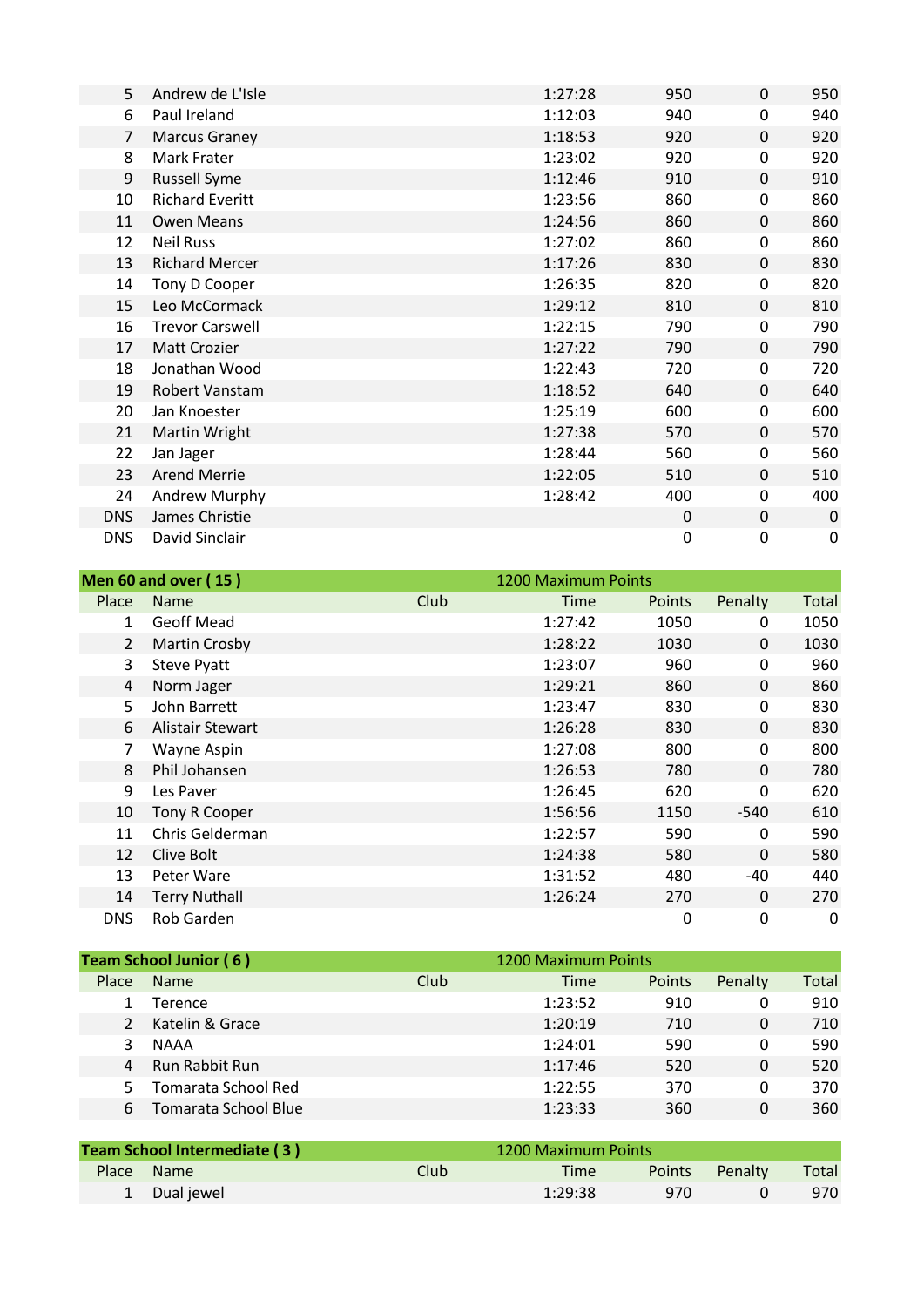| 2 Tom And Callum    | 1:13:29 | 920 | 920 |
|---------------------|---------|-----|-----|
| 3 Generic Team Name | 1:26:01 | 550 | 550 |

| <b>Team School Senior (4)</b> |                 |      | 1200 Maximum Points |               |         |       |
|-------------------------------|-----------------|------|---------------------|---------------|---------|-------|
| Place                         | <b>Name</b>     | Club | Time                | <b>Points</b> | Penalty | Total |
| 1                             | Cara and Sylvie |      | 1:30:27             | 1050          | $-20$   | 1030  |
|                               | JAM             |      | 1:22:50             | 820           |         | 820   |
| 3                             | Out of Control  |      | 1:21:04             | 790           | 0       | 790   |
|                               | The Papayas     |      | 1:10:42             | 400           | 0       | 400   |

| Team Women (17)       |                               |      | 1200 Maximum Points |               |          |       |
|-----------------------|-------------------------------|------|---------------------|---------------|----------|-------|
| Place                 | <b>Name</b>                   | Club | Time                | <b>Points</b> | Penalty  | Total |
| 1                     | <b>Fuse Creative</b>          |      | 1:28:50             | 920           | 0        | 920   |
| $\mathbf{2}^{\prime}$ | Snails on the trails          |      | 1:27:51             | 860           | $\Omega$ | 860   |
| 3                     | MJ                            |      | 1:24:32             | 690           | 0        | 690   |
| 4                     | Double trouble                |      | 1:29:42             | 680           | 0        | 680   |
| 5.                    | 2 Bears                       |      | 1:14:33             | 630           | 0        | 630   |
| 6                     | Nic & Jess                    |      | 1:27:55             | 590           | 0        | 590   |
| 7                     | <b>Elongated Marshmallows</b> |      | 1:23:06             | 580           | 0        | 580   |
| 8                     | Licorice Duo                  |      | 1:17:39             | 490           | 0        | 490   |
| 9                     | Pezfoot murphy                |      | 1:27:06             | 470           | 0        | 470   |
| 10                    | Mana Wahine                   |      | 1:23:57             | 440           | 0        | 440   |
| 11                    | Team Bob                      |      | 1:27:48             | 440           | 0        | 440   |
| 12                    | <b>Hammonds</b>               |      | 1:20:44             | 420           | 0        | 420   |
| 13                    | Soul Sisters                  |      | 1:27:41             | 400           | 0        | 400   |
| 14                    | <b>Westie Chicks</b>          |      | 1:19:31             | 210           | 0        | 210   |
| <b>DNS</b>            | Adventure Junkies             |      |                     | 0             | 0        | 0     |
| <b>DNS</b>            | Chafing The Dragon            |      |                     | 0             | 0        | 0     |
| <b>DNS</b>            | Plums                         |      |                     | 0             | 0        | 0     |

| Team Men (13) |                |                           |      | 1200 Maximum Points |        |          |              |  |
|---------------|----------------|---------------------------|------|---------------------|--------|----------|--------------|--|
|               | Place          | <b>Name</b>               | Club | Time                | Points | Penalty  | <b>Total</b> |  |
|               | 1              | Gels R Us                 |      | 1:30:20             | 1150   | $-20$    | 1130         |  |
|               | $\overline{2}$ | Oteppa                    |      | 1:13:28             | 1100   | $\Omega$ | 1100         |  |
|               | 3              | Where's Dad?              |      | 1:22:51             | 960    | 0        | 960          |  |
|               | 4              | Van Clann                 |      | 1:28:43             | 910    | 0        | 910          |  |
|               | 5.             | The B Team                |      | 1:28:26             | 870    | 0        | 870          |  |
|               | 6              | Jacksonz                  |      | 1:30:44             | 810    | $-20$    | 790          |  |
|               |                | The Bains                 |      | 1:23:27             | 780    | 0        | 780          |  |
|               | 8              | The A Team                |      | 1:23:29             | 720    | 0        | 720          |  |
|               | 9              | <b>Mathew Hitchings</b>   |      | 1:28:03             | 700    | 0        | 700          |  |
|               | 10             | Double Happies            |      | 1:25:20             | 650    | 0        | 650          |  |
|               | 11             | The Thomas's              |      | 1:16:11             | 540    | 0        | 540          |  |
|               | 12             | <b>DADD</b>               |      | 1:17:34             | 490    | $\Omega$ | 490          |  |
|               | 13             | <b>Captain Underpants</b> |      | 1:27:10             | 470    | 0        | 470          |  |
|               |                |                           |      |                     |        |          |              |  |

| <b>Team Mixed (53)</b> |                                    |      | 1200 Maximum Points |        |         |       |
|------------------------|------------------------------------|------|---------------------|--------|---------|-------|
| Place                  | <b>Name</b>                        | Club | Time                | Points | Penalty | Total |
|                        | I Don't Know                       |      | 1:22:42             | 950    |         | 950   |
|                        | K Team                             |      | 1:23:46             | 940    | 0       | 940   |
| 3.                     | <b>Kaiser Appreciation Society</b> |      | 1:20:19             | 920    | 0       | 920   |
|                        | LEP&SAG                            |      | 1:25:36             | 820    | 0       | 820   |
|                        | T&M Odyssey                        |      | 1:24:31             | 770    |         | 770.  |